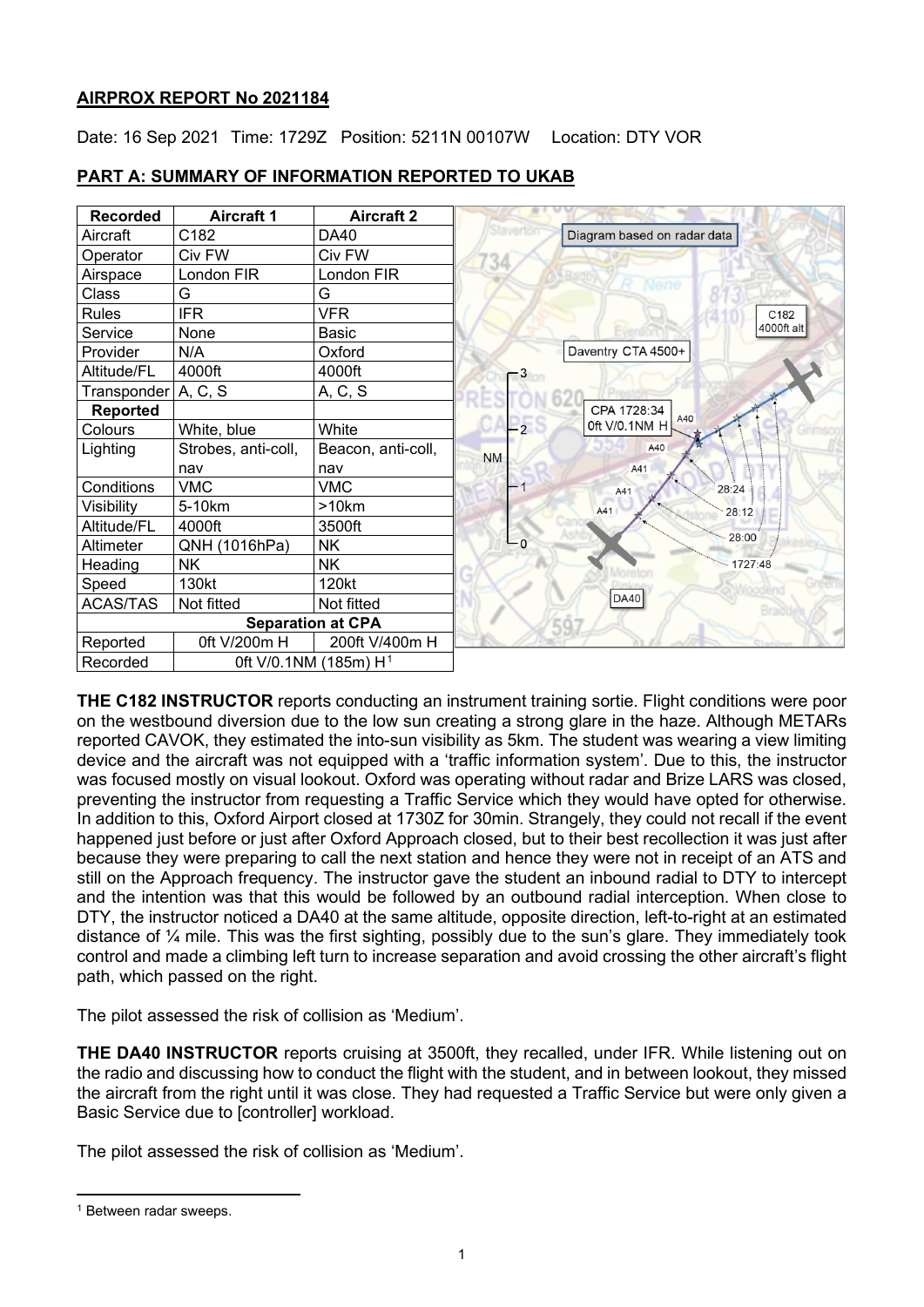**THE OXFORD CONTROLLER** reports that they had been working as the APS ATCO for 2 hours when this incident occurred and was in the process of trying to close the position in order to take a 30 minute break before having to plug in for another 2 hours due to staffing issues. They had no recollection of the event because it wasn't reported on frequency.

### **Factual Background**

The weather at Oxford was recorded as follows:

 $MFTAR$  FGTK 161750Z NTI = METAR EGTK 161720Z 23003KT 9999 BKN049 20/13 Q1016=

The following NOTAM, amongst others, was issued for Oxford:

L4081/21 NOTAMN Q) EGTT/QFALC/IV/NBO/A /000/999/5150N00119W005 A) EGTK B) 2109161730 C) 2109161800 E) AD CLOSED

#### **Analysis and Investigation**

### **CAA ATSI**

At 17:17.10 the DA40 pilot called the Oxford Radar controller and requested a Traffic Service at 2500ft. The controller advised that a Traffic service was not available, that this would be a Basic Service and that there was no level restriction. The pilot read back, "copied, Basic Service." The pilot was instructed to squawk 4520.

At 17:21.20 the C182 pilot called the Oxford Radar controller, with information Kilo, QNH1016 and requested a Traffic Service. The controller advised that it would be a Basic Service only. The pilot responded, "Basic Service roger, we're squawking 4520." The controller reminded the pilot that the airfield would be closing in 9 minutes, for a 30-minute controller break. The pilot acknowledged the reminder.



Figure 1 – 17:21.20

Between 17:25.00 – 17:25.50 the controller dealt with the initial RT call from a departing aircraft routing via DTY, and an aircraft leaving the frequency.

Between 17:26.20 - 17:26.50 the pilot of an inbound helicopter made their initial RT call to the controller, and the controller told the pilot to standby. The controller turned their attention to the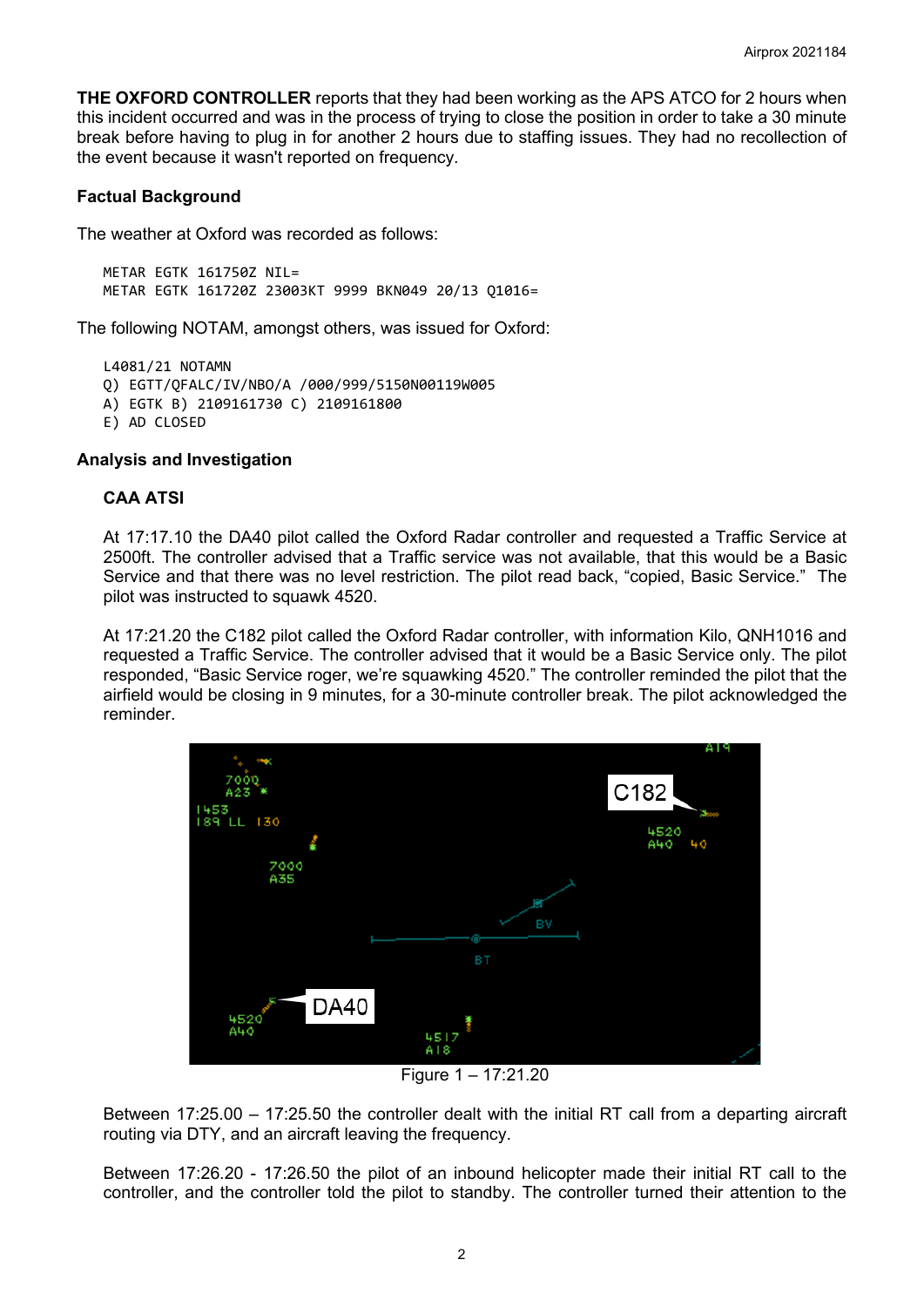departure via DTY and instructed the pilot to call London Control. The pilot of another unrelated aircraft requested a frequency change, and this was approved.



Figure 2 - 17:26.50

Between 17:27.00 - 17:28.00 the controller returned to the pilot of the inbound helicopter and the pilot advised them of their ETA for Oxford. The controller advised the pilot of the imminent closure of the airfield in 3 minutes time, and the pilot advised that they could be at the airfield in 4 minutes. The pilot was instructed to standby. A few seconds later the controller instructed the pilot to squawk 4520, provided the QNH of 1016, and a Basic Service was agreed. The controller asked the pilot for best possible speed inbound, and the pilot agreed.



Figure 3 - 17:28.00

Between 17:28.00 - 17:28.40 the C182 pilot advised the controller that they would be looking to come back inbound once the airfield reopened and asked, for training purposes, if it would be acceptable for them to circle around the area 5min prior to re-opening. The controller advised that they didn't mind what the pilot did during the closure period but to be aware that there would be no monitoring available for the 30-minute period. The pilot acknowledged.

CPA occurred at 17:28.31 with both aircraft indicating altitude 4000ft and 0.2NM between the two aircraft.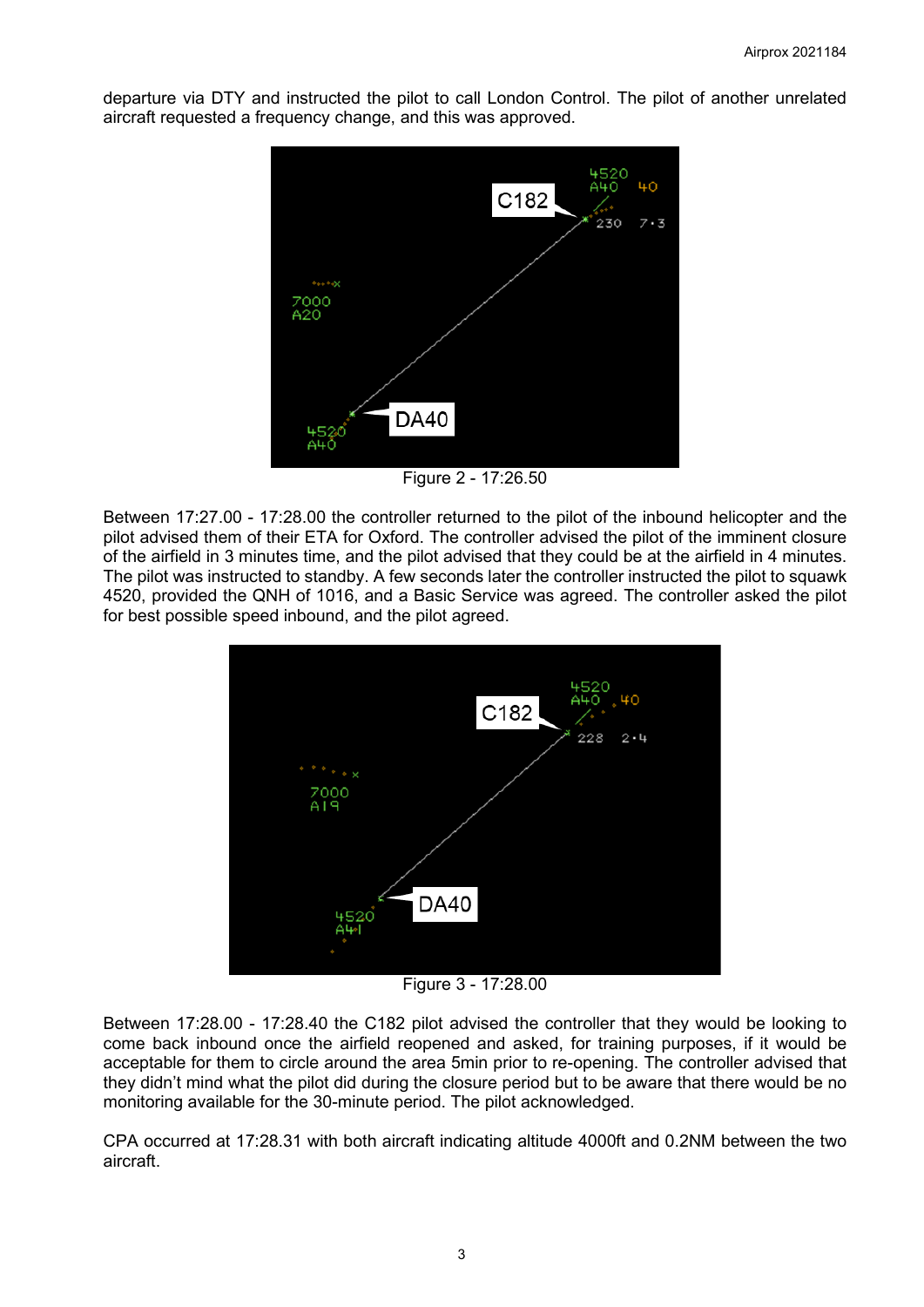

Figure 4 – 17:28.31 CPA

At 17:29.30 the inbound helicopter pilot was transferred to the TWR frequency.

At 17:29.50 the Radar controller made a general broadcast that the airfield was now closed for 30 minutes.

### Analysis

When the DA40 pilot made initial contact with the controller, they advised that they were at altitude 2500ft and a Basic Service was agreed. The pilot subsequently climbed to an indicated FL40. Whilst the pilot is not required to report level changes to the controller under the terms of a Basic Service, it is useful information for the controller to have, in terms of annotating the aircraft altitude on the flight progress strip, and this potentially acting as a prompt for the controller that they have 2 aircraft operating at the same level.

When the C182 pilot made initial contact with the controller they did not advise the controller of the level or level band that they planned to operate at or within. Again, it is not a requirement for the pilot to pass this information to the controller under the terms of a Basic Service, but it is useful as described above.

The pilots of both aircraft were being provided with a Basic Service at the time of the Airprox and as such the controller was not required to monitor the flight.

# CAP 774 states:

'If a controller/ FISO considers that a definite risk of collision exists, a warning shall be issued to the pilot ((UK) SERA.9005(b)(2) and GM1 (UK) SERA.9005(b)(2))'

# And

'Whether traffic information has been provided or not, the pilot remains responsible for collision avoidance without assistance from the controller'

#### Conclusion

The RTF loading increased significantly in the few minutes leading up to the Airprox, and the content of the calls were primarily based around the imminent closure of the service, to facilitate a controller SRATCOH break (due to reduced staffing levels). This may potentially have contributed to the controller not identifying that a risk of collision existed between the C182 and the DA40.

# **UKAB Secretariat**

The C182 and DA40 pilots shared an equal responsibility for collision avoidance and not to operate in such proximity to other aircraft as to create a collision hazard.<sup>[2](#page-3-0)</sup> If the incident geometry is

<span id="page-3-0"></span><sup>2</sup> (UK) SERA.3205 Proximity.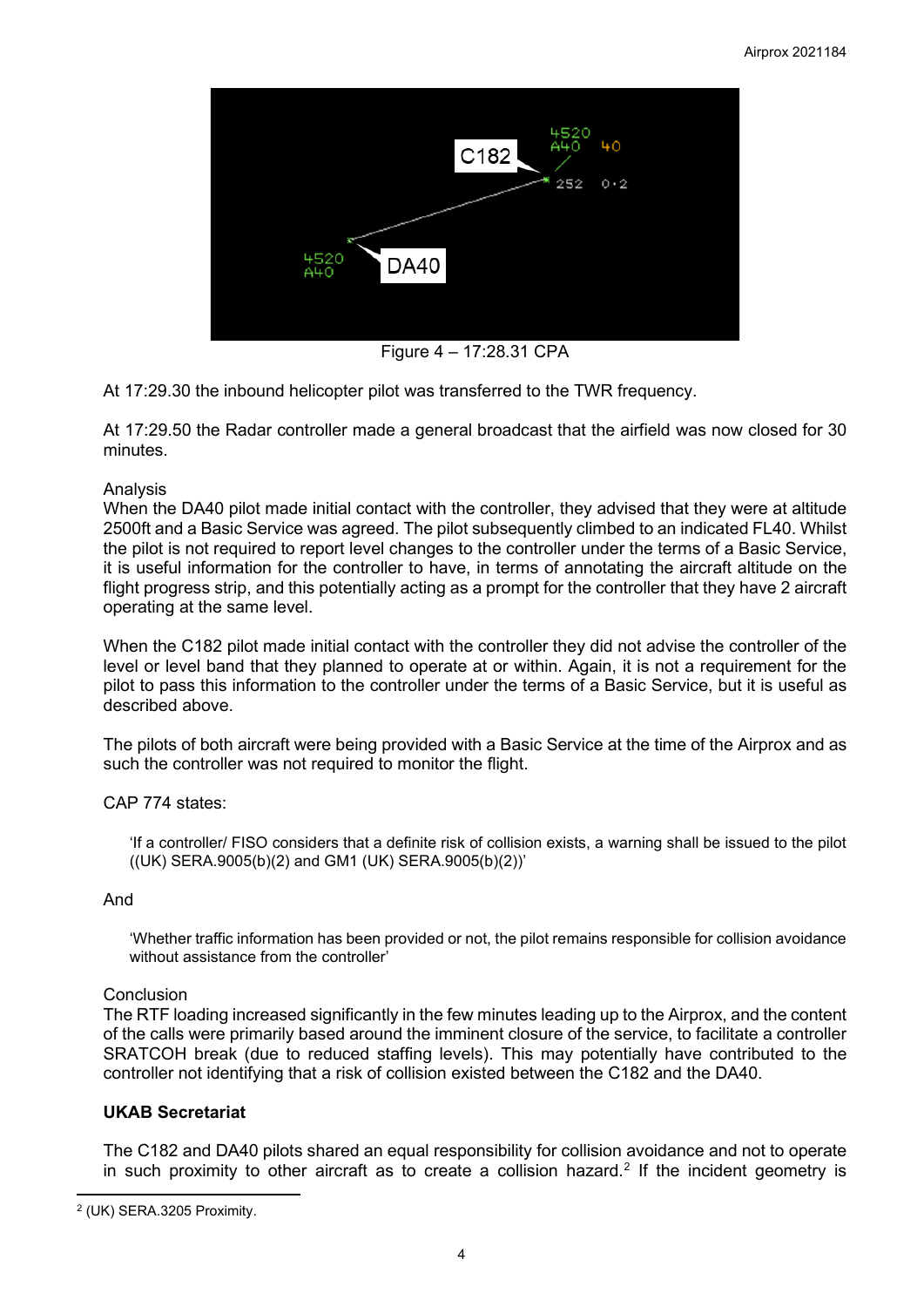considered as head-on or nearly so then both pilots were required to turn to the right.<sup>[3](#page-4-0)</sup> If the incident geometry is considered as converging then the DA[4](#page-4-1)0 pilot was required to give way to the C182.<sup>4</sup>

Regulation effective at the date of the Airprox states that the purpose of the Scheme for Regulation of Air Traffic Controllers' Hours (SRATCOH)<sup>[5](#page-4-2)</sup> is as follows:

The purpose of SRATCOH is to ensure, so far as is reasonably possible, that controller fatigue does not endanger aircraft and thereby to assist controllers to provide a safe and effective service. In all cases the management of controller rostering should be sympathetic to this purpose and where there is any doubt as to the application of these regulations guidance should be sought from the appropriate Principal Inspector (ATM).

The section titled 'Breaks in Operational Duty' states:

No operational duty shall exceed a period of two hours without there being taken during, or at the end of, that period a break or breaks totalling not less than 30 minutes during which period a controller does not exercise the privileges of their licence.

[UKAB Note: The regulations concerning SRATCOH have since been updated $^6$  $^6$ ]

#### **Oxford Airport Investigation**

Following receipt of notification of the Airprox which occurred some days after the event, the initial investigation was undertaken. The Watch logs were reviewed but there was no record of an Airprox in them, the controller involved was on leave and out of the country. The RTF recording and the surveillance were reviewed and the controller was interviewed on return from leave.

#### **Background**

Oxford Airport had not been made aware of an Airprox that was alleged to have occurred on 16 September 2021. The first Oxford was made aware of the incident was when an email arrived from the Airprox Board Reference: 2021184 on 5 October 2021. On initial check of the Watch Logs, nothing had been reported to Oxford. In addition, the controller who had been on duty in radar was abroad on annual leave and was not due to return until 14 October 2021; this return was further delayed owing to illness.

Once the controller was back on duty, an interview took place and the controller was asked to complete a report on Centrik (a tool used for Safety Reporting). It was evident that there was no recollection of this incident but the situation regarding the period which led to a Scheme for the Regulation of Air Traffic Controllers' Hours (SRATCOH) breach was recalled as the controller made a comment within the Centrik report Section 'ATS Other details' under 'Reporter's Suggestions for Mitigation or Corrective Action:' "Don't make ATCOs work to the extreme limits in busy traffic situations when short staffed and without appropriate admin support". Management do not make controllers work to extreme limits. It is an internal Watch decision for time on console and breaks throughout the day to meet SRATCOH and where Oxford traffic levels were considered to be too high restrictions could have been placed to reduce the traffic. Unfortunately, Oxford has no control over aircraft contacting Oxford Radar nor delayed inbound aircraft (which could have been told to hold off) or of a shortage of controllers due to sickness that has to be managed. Ilt wasl believe[d] that the correct decision was made to accept [an] S76 despite the impact being a SRATCOH breach for the Tower controller, where fatigue was not an issue, of 4 minutes.

The Airprox Board, Oxford CAA Inspector, and the Airprox Inspector were advised of the situation regarding the incident and the non-availability of the controller, and their initial questions, where an

<span id="page-4-0"></span><sup>3</sup> (UK) SERA.3210 Right-of-way (c)(1) Approaching head-on.

<span id="page-4-1"></span><sup>4</sup> (UK) SERA.3210 Right-of-way (c)(2) Converging.

<span id="page-4-2"></span><sup>5</sup> CAP670 Air Traffic Services Safety Requirements, Third Issue, Amendment 1/2019, 1 June 2019, Effective 1 August 2019, Part D Human Resources, Part 2.

<span id="page-4-3"></span><sup>&</sup>lt;sup>6</sup> Supplementary Amendment CAP670 Air Traffic Services Safety Requirements, issued 22<sup>nd</sup> February 2022 and ORS9 Decision 6.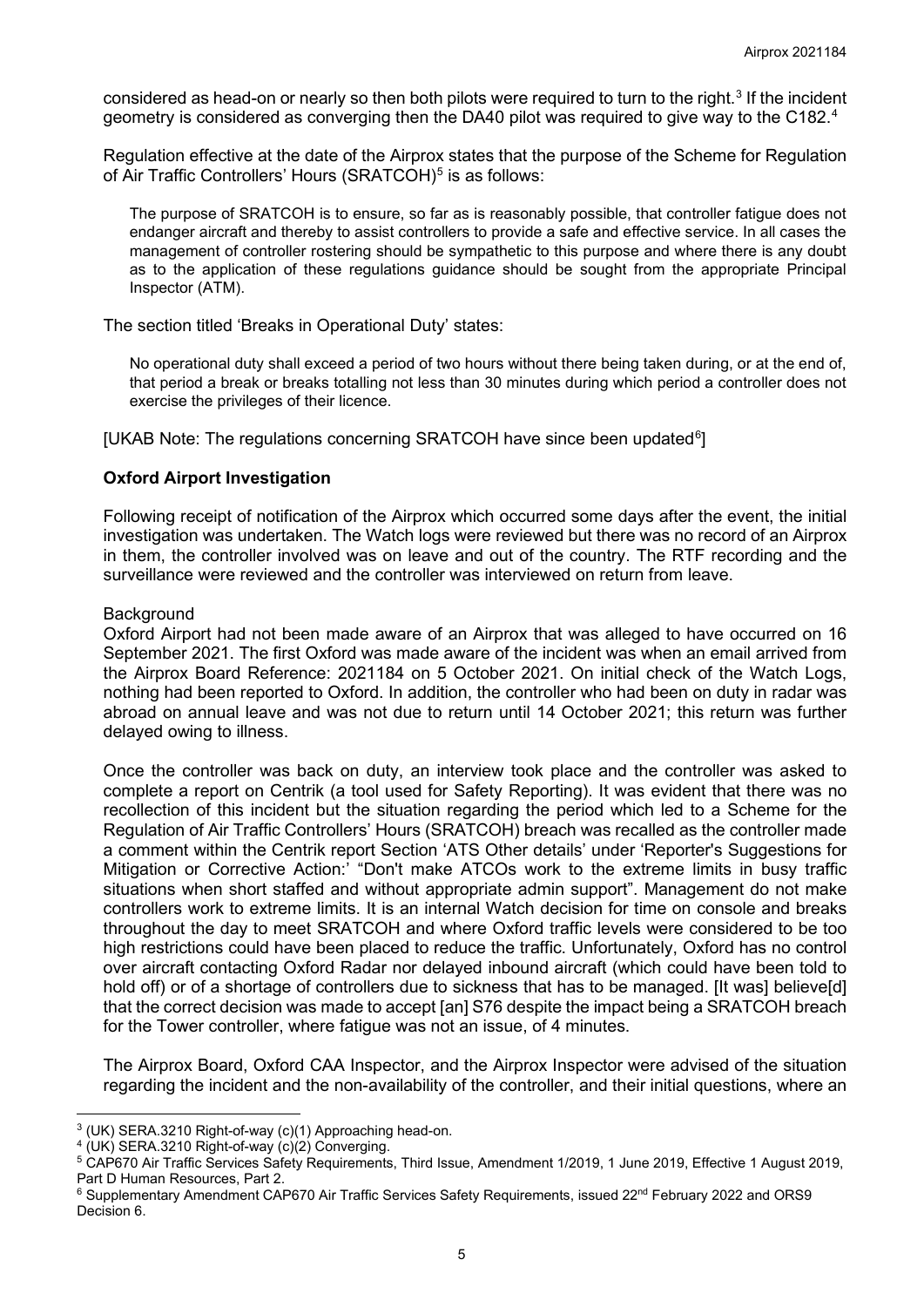answer was available, answered. In addition, the media concerning the incident was impounded and, as requested, forwarded to the 'ATS Investigator, Transcription Unit'.

### Initial UA/UTO Review

The events were reviewed via veristore with a brief listen to the VCS conversations and RTF and a review of the surveillance recording.

At the time of the Airprox, radar was still open but was in the process of closing (radar was closed at 17:30). An IFR departure had just been transferred to London and [S76 C/S] had just called inbound; [S76 C/S] would not arrive in time for the planned closure of radar. [C182 C/S] then called with a message and the Oxford Radar controller was having an RTF exchange with that aircraft around the reported time of the Airprox; the veristore recording showed that at the time of the RTF exchange with [C182 C/S] that there was opposite direction aircraft at the same level of 4,000ft. No Traffic Information was passed but this is not required under a Basic Service, the aircraft may not have been identified. There was also another aircraft showing in the vicinity at 2000ft.

From the recording, the UA could not understand why the SERA requirement "If a controller/ FISO considers that a definite risk of collision exists, a warning shall be issued to the pilot (SERA.9005(b)(2) and GM1 SERA.9005(b)(2))." was not met in this instance owing to the proximity of the aircraft as the surveillance recording clearly showed there was a conflict; therefore, the UA had an initial concern over Provisional Inability. The controller was planned to return to duty following leave on Sunday 14th October 2021 however this was delayed owing to illness. Once the controller returned to duty, it was explained that both aircraft were on a Basic Service and had not been identified and owing to other priorities to do with preparation for the SRATCOH closure, the situation had not been observed by the controller nor was the Airprox reported by the aircraft pilot.

There were a lot of Human Factors at play as both the Oxford Radar and Tower controllers were concerned about breaching SRATCOH with the late arrival of [S76 C/S] just prior to the planned closure time. The breaching of SRATCOH by a few minutes should not cause such angst unless there were definite fatigue issues which were not evident from the SRG1410 report.

# USO Investigation

This Airprox occurred during medium traffic levels. The Oxford Radar controller was operating without the aid of RAD2 on frequency 125.090. Due to staffing issues there was a planned/NOTAM'd aerodrome closure between 17:30 and 18:00 UTC to allow for a controller SRATCOH break.

[DA40 C/S] was conducting a VFR flight from Oxford to Oxford and operating under a Basic Service from Oxford Radar (See Attachment: DA40 FPS).



DA40 FPS

At time 17:27 UTC the following exchange occurred between [DA40 C/S] and the Oxford Radar controller:

17:27: DA40: Er, [DA40 C/S] request frequency change to er East Midlands radar one-two-three er correction one-three-four-decimal-one-eight-zero

17:27: OXF RAD: [DA40 C/S], squawk conspicuity, free-call East Midlands 17:27: DA40: Squawk conspicuity, free-call East Mids, [DA40 C/S]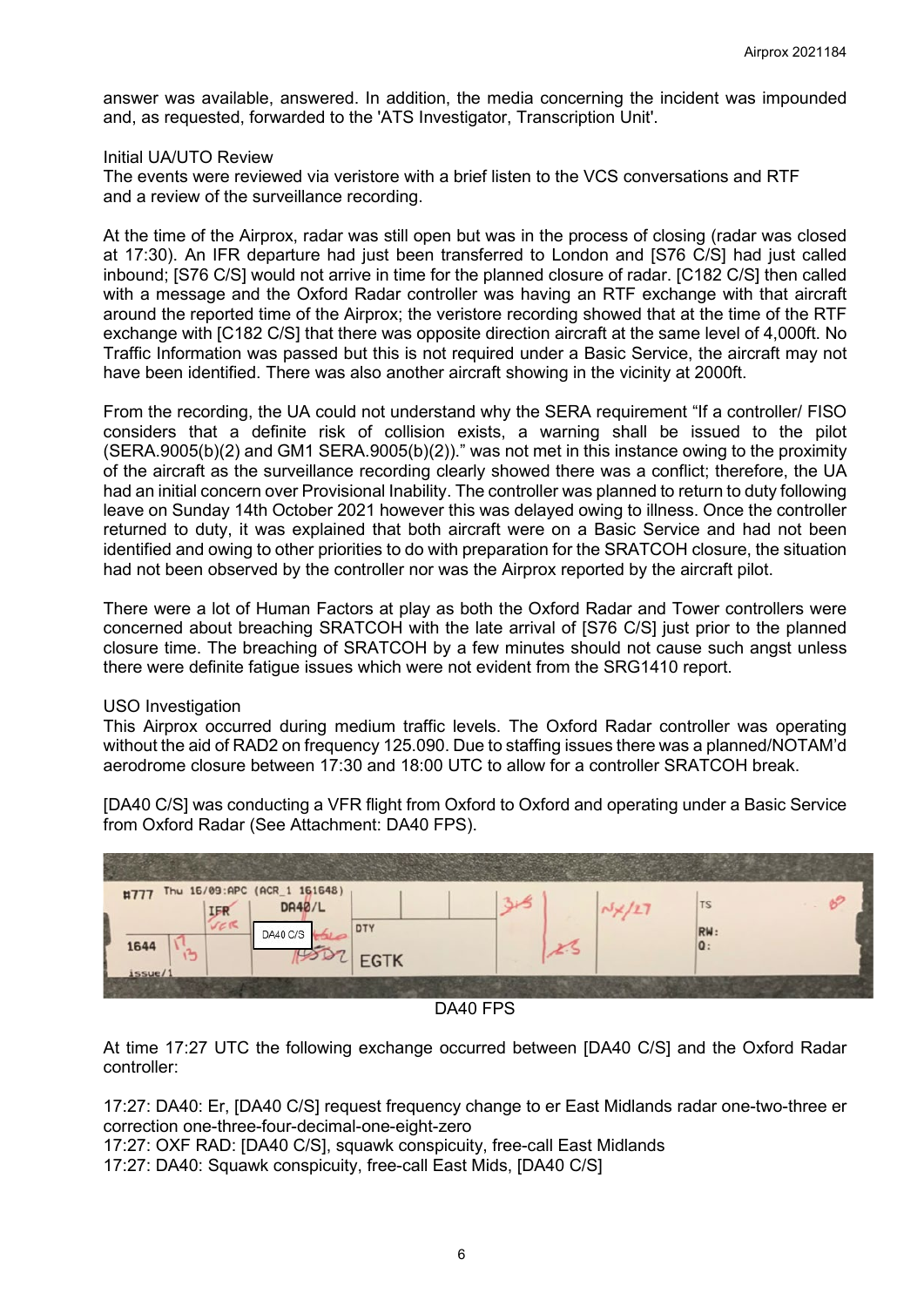The radar replay shows that despite the pilot reading back, "squawk conspicuity", the aircraft continued to squawk the Oxford conspicuity code of 4520.

[C182 C/S] was booked in IFR from Cranfield (See Attachment: C182 FPS) and first made contact with Oxford radar at 17:21 UTC whereby the following exchange occurred:





17:21: C182: Oxford Radar, hello, [C182 C/S], information Kilo, Q-N-H One-Zero-One-Six, request traffic service

17:21: OXF RAD: [C182 C/S], Oxford Radar, good evening, negative traffic service, it's a basic service only

17:21: C182: Basic Service then, [C182 C/S], we're squawking four-five-two-zero

17:21: OXF RAD: Roger and just a reminder that the airfield is closing in nine minutes time for a thirty-minute break for a controller break. That's nine minutes time.

17:21: C182: Roger, that's copied, [C182 C/S]

The two aircraft can be seen from the Radar Replay to continue on converging tracks (seemingly tracking towards the DTY VOR) with both Mode C readouts indicating 4000ft. Just prior to the CPA the following exchange occurred between [C182 C/S] and the Oxford Radar controller:

17:28: C182: And Oxford Approach, [C182 C/S]

17:28: OXF RAD: [C182 C/S], pass your message

17:28: C182: [C182 C/S] [INAUDIBLE], looking to come back inbound once you reopen, would you be happy with us circling around five miles just prior to reopening?

17:28: OXF RAD: [C182 C/S], I really don't mind what you do, there won't be any monitoring at all though.

17:28: C182: Roger, [C182 C/S]

The CPA occurred at approximately 17:29 over the DTY VOR (See Attachment: C182 vs DA40 CPA).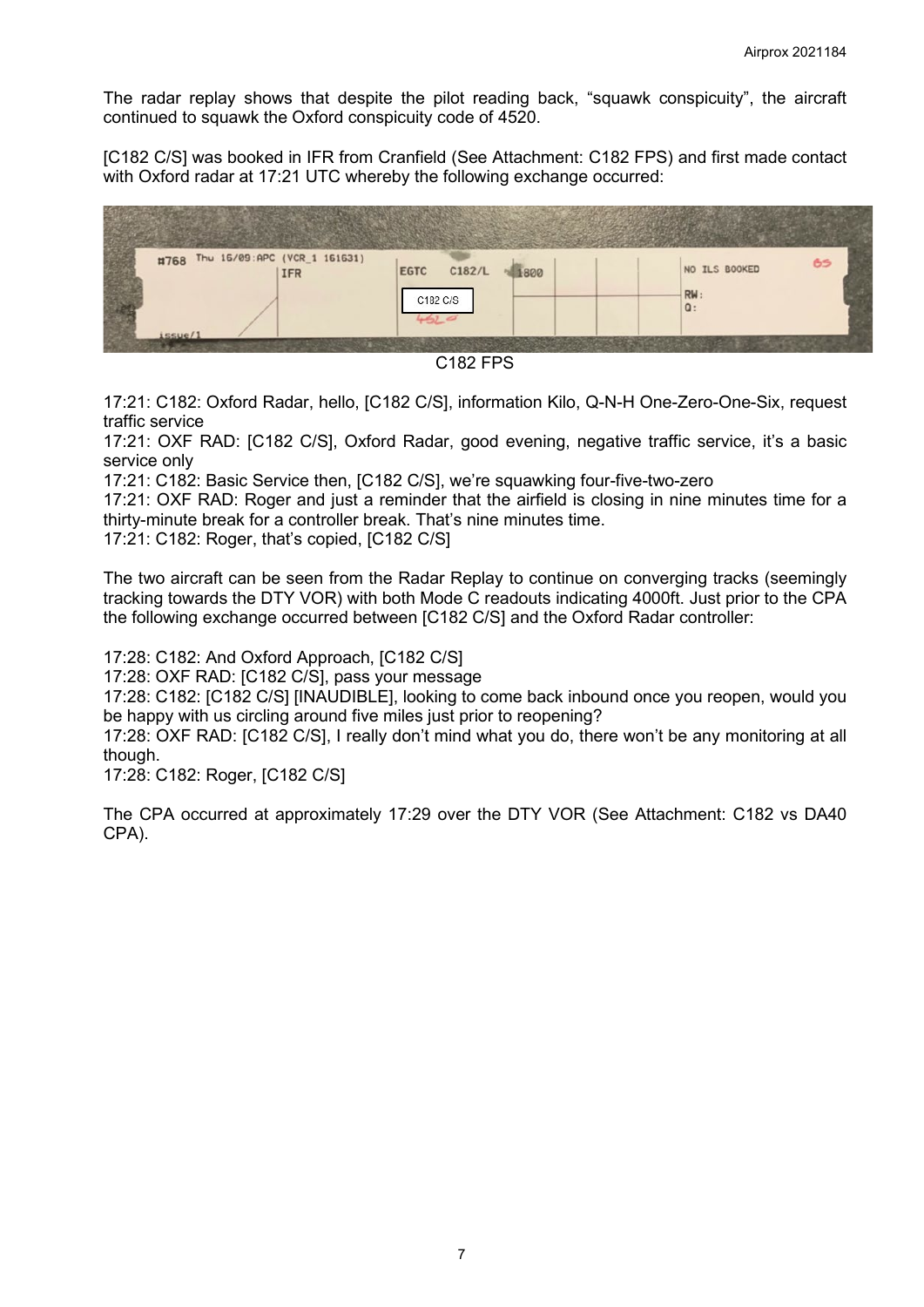

C182 vs DA40 CPA

The Airprox was not reported by either pilot via RTF and the unit first became aware of it some weeks later at the request of the UK Airprox board.

# Analysis

As can be seen from the above, [DA40 C/S] had not been in receipt of a service from Oxford Radar at the time of the Airprox. The pilot had previously been in receipt of a Basic Service from Oxford Radar but had left the frequency two minutes prior to the CPA. The pilot had reported changing frequency to East Midlands but at the time of the CPA was still squawking the Oxford conspicuity squawk of 4520 despite acknowledging an instruction from Oxford ATC to "squawk conspicuity" on leaving the Oxford Radar frequency.

[C182 C/S] first came onto the Oxford Radar frequency at time 17:21 UTC, the PIC initially requested a traffic service from Oxford Radar. This was declined by the Oxford Radar controller, instead the pilot was allocated a basic service (which was read back by the pilot) and reminded that the aerodrome was scheduled to close at 17:30 for 30 minutes to allow for a controller break.

When this controller was questioned by a UA/UTO post event as to why a Traffic Service was declined they replied stating that several aircraft called for a Traffic Service but were denied in order to ease the cessation of ATS services for the SRATCOH break.

It was, however, similarly noted the request for Traffic Service came at time 17:21 UTC. As per the Oxford Airport entry in the UK AIP, radar services are only provided between 07:00-17:00 UTC (UK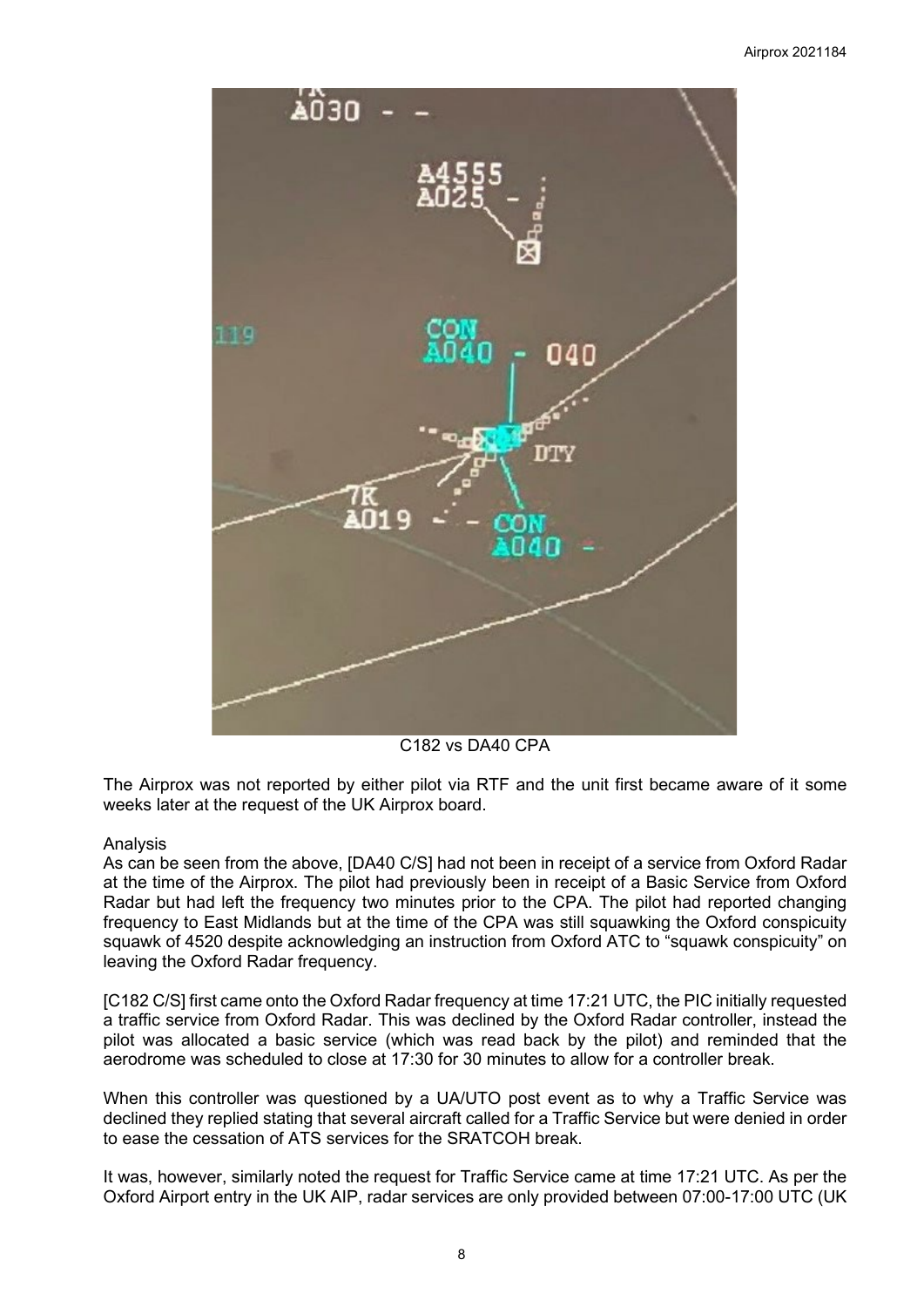AIP, EGTK AD 2.18) and therefore radar services were only being provided at this time due to continued high traffic levels and the pilot shouldn't have expected any form of radar service to be available.

Despite the pilots initial request for a Traffic Service, at the time of this Airprox [C182 C/S] was operating under a Basic Service and therefore it should be remembered that per CAP774 the pilot should not expect any form of traffic information from a controller under this service and that whether traffic information had been provided or not, the pilot remained responsible for collision avoidance without assistance from the controller.

Likewise, even though the controller had access to surveillance-derived information it was noted again that the pilot was operating under a Basic Service and thus the controller wasn't required to identify nor monitor the flight. The radar replay showed that identification of [C182 C/S] seemingly didn't take place. The Oxford Radar controller allocated the pilot with the Oxford conspicuity squawk (4520) and at no point did the controller interrogate the mode S Aircraft Identification feature for this aircraft and therefore identification in accordance with, CAP493, Sec1, Ch6, 5-SSR MODE S, didn't take place. It was recognised during this investigation that the other aircraft involved with the Airprox ([DA40 C/S]) was operating with an incorrect Aircraft identification feature ([registration] displayed despite using the callsign [DA40 C/S] – See Attachment: DA40 Raw Data).



DA40 – Raw Data

The investigation similarly showed that owing to a 17:30 UTC aerodrome closure the duty Oxford Tower Controller and duty Oxford Radar Controller were working a number of arrivals/departures that were condensed into a limited timeframe (See Attachments: Arrivals 1 & 2/Departures 1 & 2).



Arrivals 1 Arrivals 2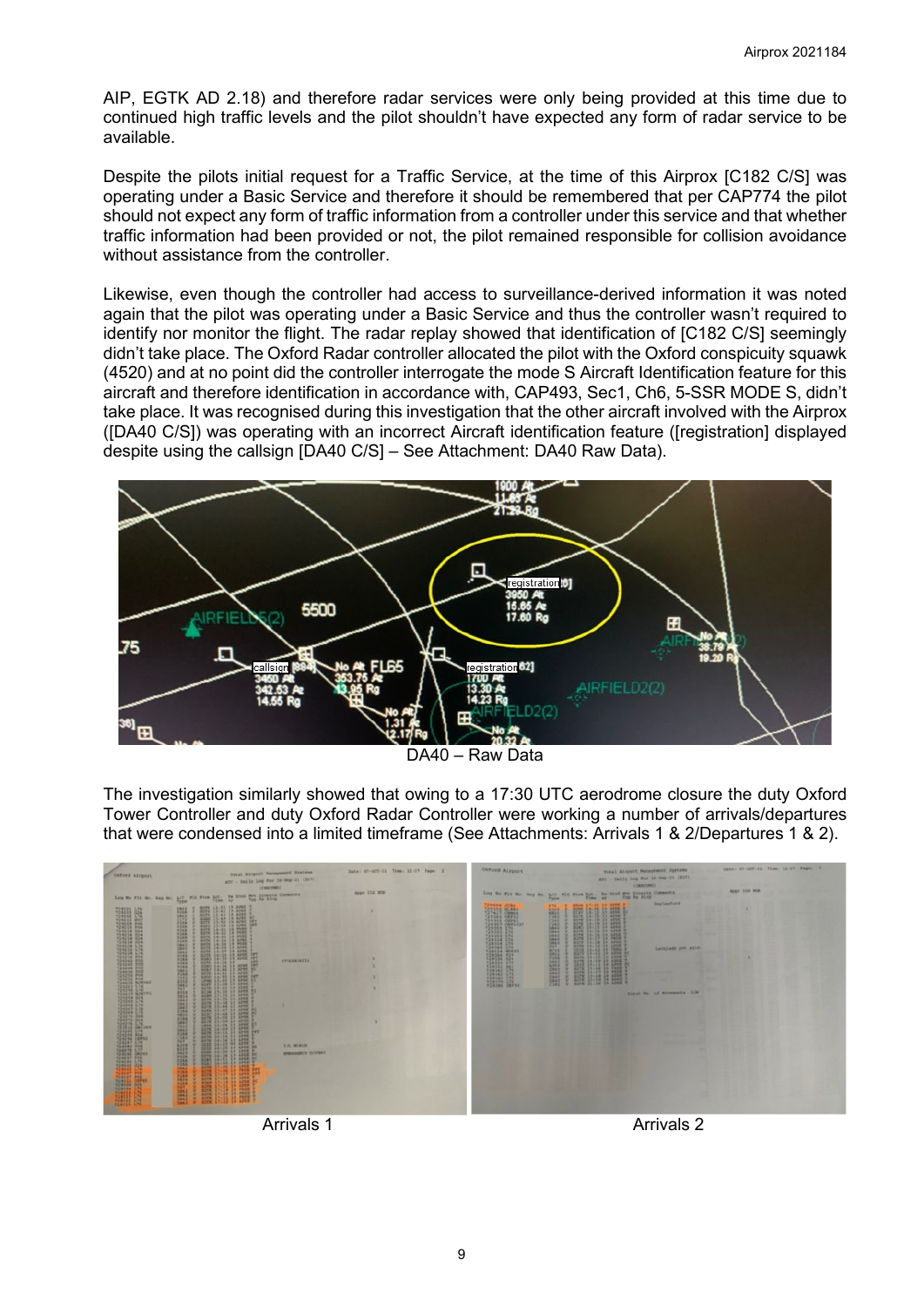

Departures 1 Departures 2

With this, a significant distraction occurred surrounding the time of the CPA. At 17:26 UTC, [S76 C/S] initiated contact with the Oxford Radar controller inbound to land at Oxford. At 17:27 UTC the Oxford Radar controller specified to the pilot of this aircraft that the aerodrome was scheduled to close in three minutes time. The pilot then informing ATC that the crew believed they would be able to land in four minutes. With this co-ordination taking place between the Oxford Tower and Oxford Radar controllers whereby its agreed that they'd take the course of action to continue to provide a service and landing to [S76 C/S] and in turn incur a SRATCOH breach (Note: The Oxford Radar Controller was able to transfer this aircraft to Oxford Tower by time 17:30 UTC and thus remain SRATCOH compliant, the Oxford Tower controller did operate a duty period in excess of two hours and filed said SRATCOH breach in the appropriate manner). These circumstances were concluded to be a significant distraction factor.

As already noted within the initial UA review of this event, the CPA occurred following an exchange between [C182 C/S] and the Oxford Radar controller. During this exchange the Radar Replay showed the controller's cursor/electronic marker hover in the vicinity of the [C182 C/S] radar return (See Attachment: [C182 C/S] With Cursor). At this time the two aircraft were opposite direction to each other, converging ('head-to-head') and both indicating 4000ft. The UA review already notes the SERA requirement of "If a controller/ FISO considers that a definite risk of collision exists, a warning shall be issued to the pilot (SERA.9005(b)(2) and GM1 SERA.9005(b)(2))". On interview with the controller it was confirmed that they did not witness the event and were busy engaged in ensuring that radar was closed in a timely manner.



[C182 C/S] with cursor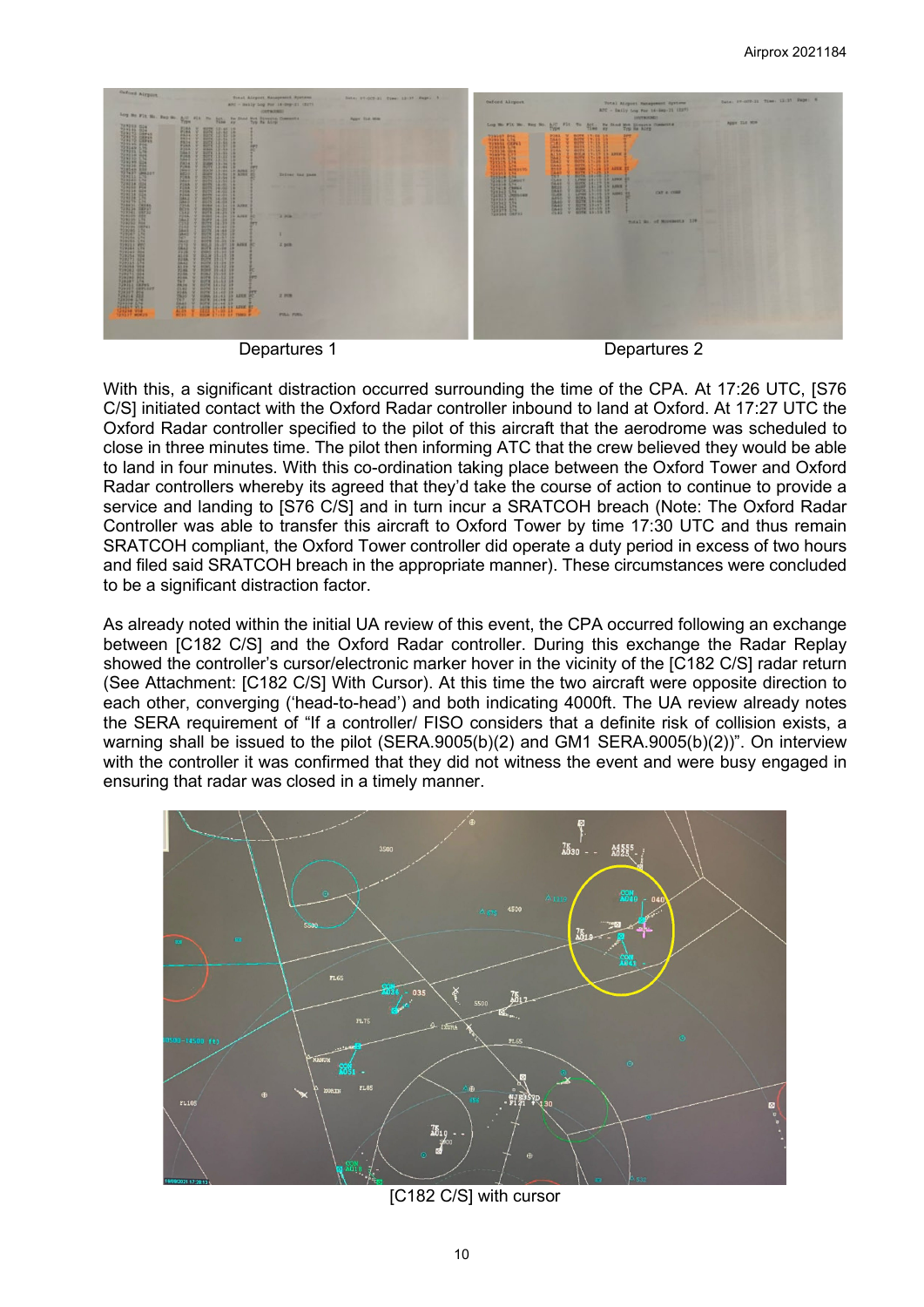Likewise traffic information in general terms was not passed, in consultation with UA's it was agreed that traffic information in general terms may have been helpful in this instance, especially considering there were at least two other aircraft in the vicinity of DTY surrounding this time period. This was reiterated (albeit aligned to gliding activity) in the Oxford UA bulletin 2021-02 (GEN 2021/024), "where a controller/FISO has information that indicates that there is aerial activity in a particular location that may affect a flight, in so far as it is practical, they should provide traffic information in general terms to assist with the pilot's situational awareness. This will not normally be updated by the controller/FISO unless the situation has changed markedly, or the pilot requests an update." (CAP774, Chapter 2)

### **Conclusion**

On the 16th September, 2021 an Airprox occurred between a DA40 and a C182, the C182 was in receipt of a Basic Service from Oxford Radar and the DA40 had recently left the Oxford Radar frequency but had been in receipt of a Basic Service from the Oxford Radar Controller. This occurred in Class G airspace where ultimately, regardless of the ATS being provided, the pilots are responsible for collision avoidance. The DA40 and C182 pilots shared an equal responsibility for collision avoidance and not to operate in such proximity to other aircraft as to create a collision hazard.

### PROBLEM STATEMENT:

Two aircraft flew in such proximity that a pilot on board felt safety of the aircraft involved may have been compromised. Airprox occurrences have the potential to lead to a MAC and subsequent loss of life.

### DIRECT CAUSE:

Aircraft operated in such proximity to each other as to create the collision hazard.

### CAUSAL FACTORS:

Flight instruction was taking place on board aircraft and thus attention was shared between this and maintaining an adequate lookout.

A Traffic Service was unavailable from Oxford Radar despite being requested by the pilot of the C182.

Significant pressure on controller to close the control position/aerodrome in order to remain SRATCOH compliant.

High traffic levels experienced in the time immediately preceding planned aerodrome closure/distraction surrounding an inbound S76 who planned to land during a planned aerodrome closure.

#### CONTRIBUTING FACTORS:

Due reduced staffing levels, the Oxford Radar controller was operating up to the maximum two hour limit permissible under SRATCOH regulations.

Distraction of pending aerodrome closures.

The DA40 was not in receipt of a service from Oxford at the time of the Airprox.

No TAS fitted within either aircraft limiting pilots SA.

Relatively busy FIR – At the point of the CPA between these two aircraft at 4000ft there was a third contact in the vicinity also, albeit indicating 1900ft squawking 7000.

### ROOT CAUSE STATEMENT:

Situational awareness downgraded to the point whereby sighting of conflicting aircraft was so late that an Airprox occurred.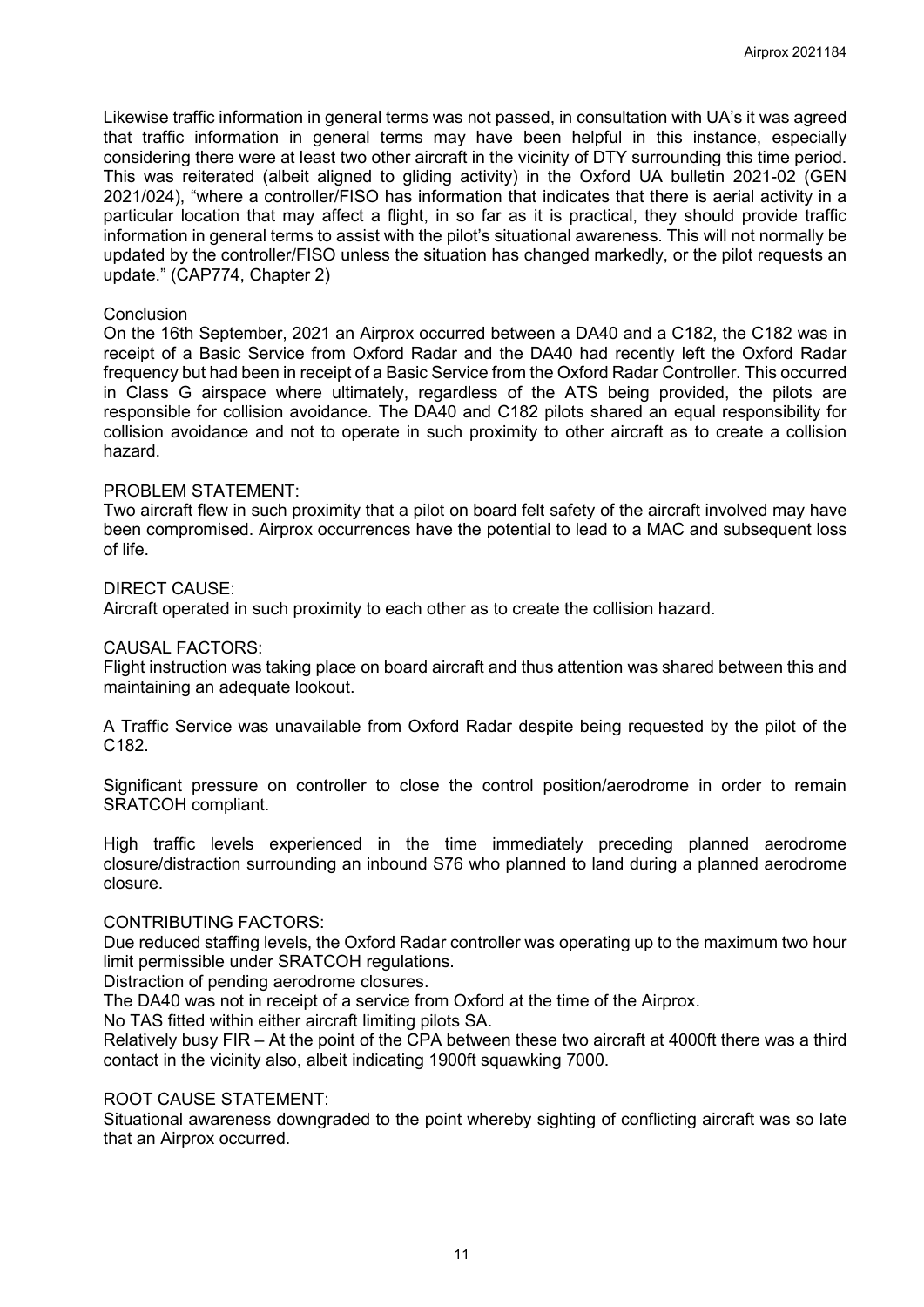# **Comments**

# **AOPA**

It is heartening to see the pilots requesting an appropriate service. Although refused, it would be considered advisable to give altitude and heading changes to ATC especially during instrument training. Pilots are advised when refused an ATC service to complete an online FCS 1522.

It is unfortunate that in a bid to achieve safety (SRATCOH), a safety event occurred.

### **Summary**

An Airprox was reported when a Cessna C182 and a Diamond DA40 flew into proximity at the Daventry VOR at 1729Z on Thursday 16<sup>th</sup> September 2021. Both pilots were operating under IFR in VMC, the C182 pilot not in receipt of a FIS and the DA40 pilot in receipt of a Basic Service from Oxford.

# **PART B: SUMMARY OF THE BOARD'S DISCUSSIONS**

Information available consisted of reports from both pilots, radar photographs/video recordings, reports from the air traffic controllers involved and reports from the appropriate operating authorities. Relevant contributory factors mentioned during the Board's discussions are highlighted within the text in bold, with the numbers referring to the Contributory Factors table displayed in Part C.

Members first discussed the ground elements of the Airprox and noted that illness had imposed a staffing restriction on the Oxford controllers [**CF1**]. Given that they are required under regulation to limit working hours, the controller had no choice but to close the position and so could not offer the requested Traffic Service [**CF3**]. Whilst this removed a valuable barrier to MAC, or indeed Airprox, both pilots were operating in Class G airspace, which does not require a surveillance-based service or in fact any service at all. The Board noted that this underlined the premiss of safe operation in Class G being an effective lookout. In the event, the controller was not required to monitor the aircrafts' flight paths [**CF2**] and the Board thought it unfortunate but understandable that their converging flight paths were missed due to the workload imposed by late traffic and closing the position.

Turning to the instructors' actions, it was evident that a combination of poor into-sun visibility and IF monitoring and teaching had resulted in a late sighting by the C182 instructor and a sighting at about CPA, effectively a non-sighting, by the DA40 instructor [**CF6**]. The Board noted that neither pilot had situational awareness of their converging flight paths [**CF5**] and noted that neither aircraft was equipped with an EC device; members felt that it would be appropriate for commercial flight schools to equip their aircraft with some form of EC. Finally, the Board noted that although the DA40 pilot reported being at 3500ft, the correct level for VFR flight on their heading, they were in fact at 4000ft, which put them in to conflict with the C182, flying at the correct level for IFR flight on their heading. Members felt that this action contributed to the Airprox and that had the DA40 pilot observed at least the spirit of the semicircular rule the Airprox would not have occurred [**CF4**].

The Board then considered the risk of collision. Although both pilots reported their assessment of risk of collision as 'Medium', members felt that the combination of late sightings and the radar separation at CPA was such that safety had been much reduced [**CF7**]. Lastly, members commented that the Oxford safety investigation was comprehensive, thorough and unflinching and of great assistance to the analysis of the Airprox. The Board commended Oxford for the quality of their safety investigation report and hoped that other ANSPs would use it as a benchmark of quality.

# **PART C: ASSESSMENT OF CONTRIBUTORY FACTORS AND RISK**

### Contributory Factors:

|                | 2021184       |                    |                              |                           |
|----------------|---------------|--------------------|------------------------------|---------------------------|
| C <sub>E</sub> | <b>Factor</b> | <b>Description</b> | <b>ECCAIRS Amplification</b> | <b>UKAB Amplification</b> |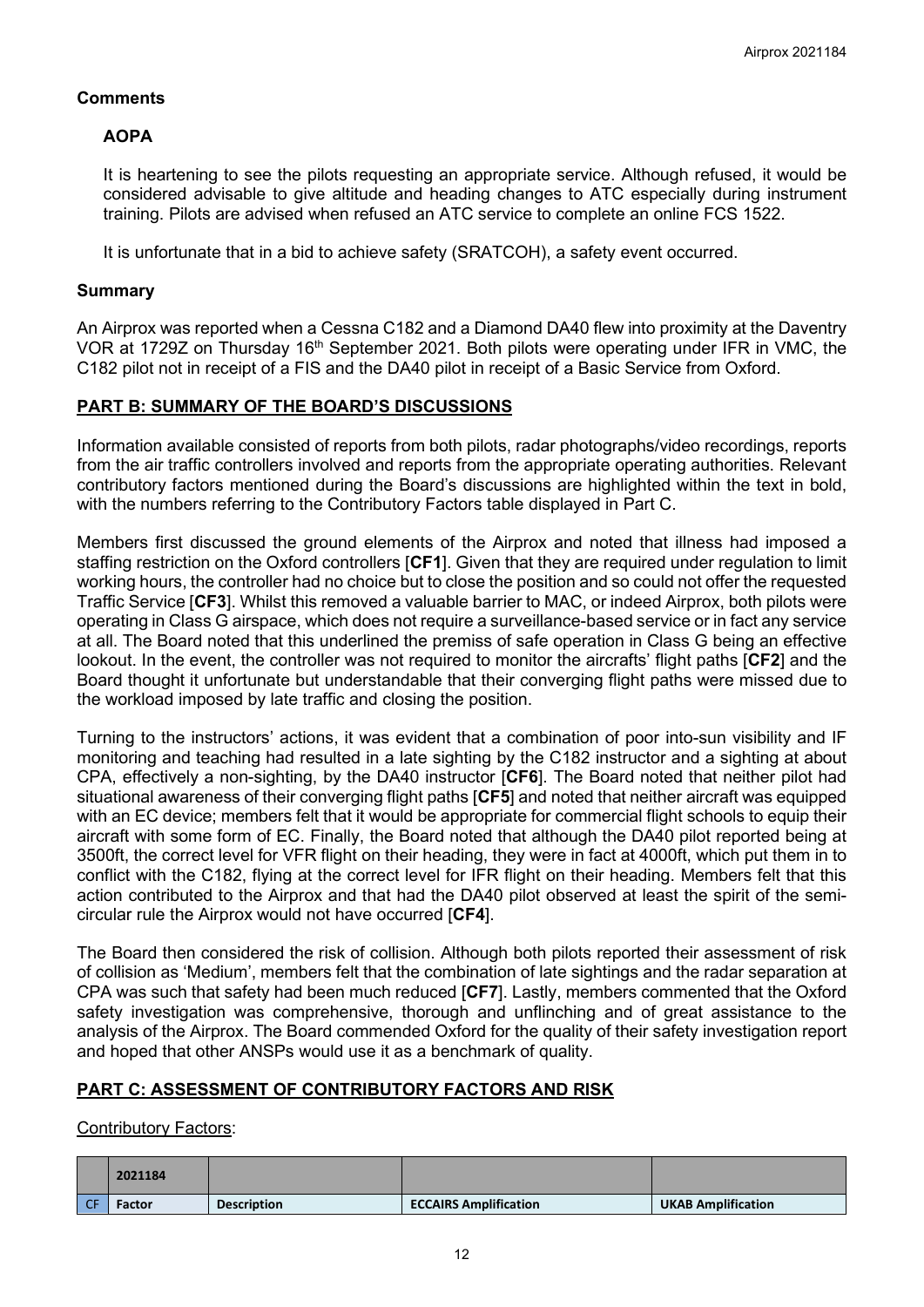|   | <b>Ground Elements</b>                                                |                                                       |                                                                                                                             |                                                                                  |  |  |  |  |
|---|-----------------------------------------------------------------------|-------------------------------------------------------|-----------------------------------------------------------------------------------------------------------------------------|----------------------------------------------------------------------------------|--|--|--|--|
|   | • Manning and Equipment                                               |                                                       |                                                                                                                             |                                                                                  |  |  |  |  |
| 1 | Organisational                                                        | • ATM Staffing and Scheduling                         | An event related to the planning and<br>scheduling of ATM personnel                                                         |                                                                                  |  |  |  |  |
|   | • Situational Awareness and Action                                    |                                                       |                                                                                                                             |                                                                                  |  |  |  |  |
| 2 | Contextual                                                            | Flight<br>Information<br><b>ANS</b><br>٠<br>Provision | Provision of ANS flight information                                                                                         | The ATCO/FISO was not<br>required to monitor the flight<br>under a Basic Service |  |  |  |  |
| 3 | Contextual                                                            | • ATM Service Effects                                 | An event affecting Air Traffic<br>Management operations.                                                                    | Controller not able to provide<br>requested ATS                                  |  |  |  |  |
|   | <b>Flight Elements</b>                                                |                                                       |                                                                                                                             |                                                                                  |  |  |  |  |
|   | <b>• Tactical Planning and Execution</b>                              |                                                       |                                                                                                                             |                                                                                  |  |  |  |  |
| 4 | Human<br>Factors                                                      | • Action Performed Incorrectly                        | Events involving flight crew performing<br>the selected action incorrectly                                                  | Incorrect or ineffective<br>execution                                            |  |  |  |  |
|   | <b>• Situational Awareness of the Conflicting Aircraft and Action</b> |                                                       |                                                                                                                             |                                                                                  |  |  |  |  |
| 5 | Contextual                                                            | • Situational Awareness and<br><b>Sensory Events</b>  | Events involving a flight crew's<br>awareness and perception of situations                                                  | Pilot had no, late, inaccurate<br>or only generic, Situational<br>Awareness      |  |  |  |  |
|   | • See and Avoid                                                       |                                                       |                                                                                                                             |                                                                                  |  |  |  |  |
| 6 | Human<br>• Identification/Recognition<br>Factors                      |                                                       | Events involving flight crew not fully<br>identifying or recognising the reality of a<br>situation                          | Late sighting by one or both<br>pilots                                           |  |  |  |  |
|   | • Outcome Events                                                      |                                                       |                                                                                                                             |                                                                                  |  |  |  |  |
| 7 | • Near Airborne Collision with<br>Contextual<br>Aircraft              |                                                       | An event involving a near collision by an<br>aircraft with an aircraft, balloon, dirigible<br>or other piloted air vehicles |                                                                                  |  |  |  |  |

Degree of Risk: B.

Recommendation: Nil.

Safety Barrier Assessment<sup>[7](#page-12-0)</sup>

In assessing the effectiveness of the safety barriers associated with this incident, the Board concluded that the key factors had been that:

### **Ground Elements:**

**Manning and Equipment** were assessed as **partially effective** because the ATC staffing level was reduced due to illness.

**Situational Awareness of the Confliction and Action** were assessed as **not used** because neither pilot was in receipt of a service that required the controller to monitor their position.

#### **Flight Elements:**

**Tactical Planning and Execution** was assessed as **partially effective** because the DA40 pilot, operating under VFR, elected to transit at an inappropriate level for their heading.

**Situational Awareness of the Conflicting Aircraft and Action** were assessed as **ineffective** because neither pilot was aware of the proximity of the other aircraft until sighted.

<span id="page-12-0"></span> $7$  The UK Airprox Board scheme for assessing the Availability, Functionality and Effectiveness of safety barriers can be found on the [UKAB Website.](http://www.airproxboard.org.uk/Learn-more/Airprox-Barrier-Assessment/)